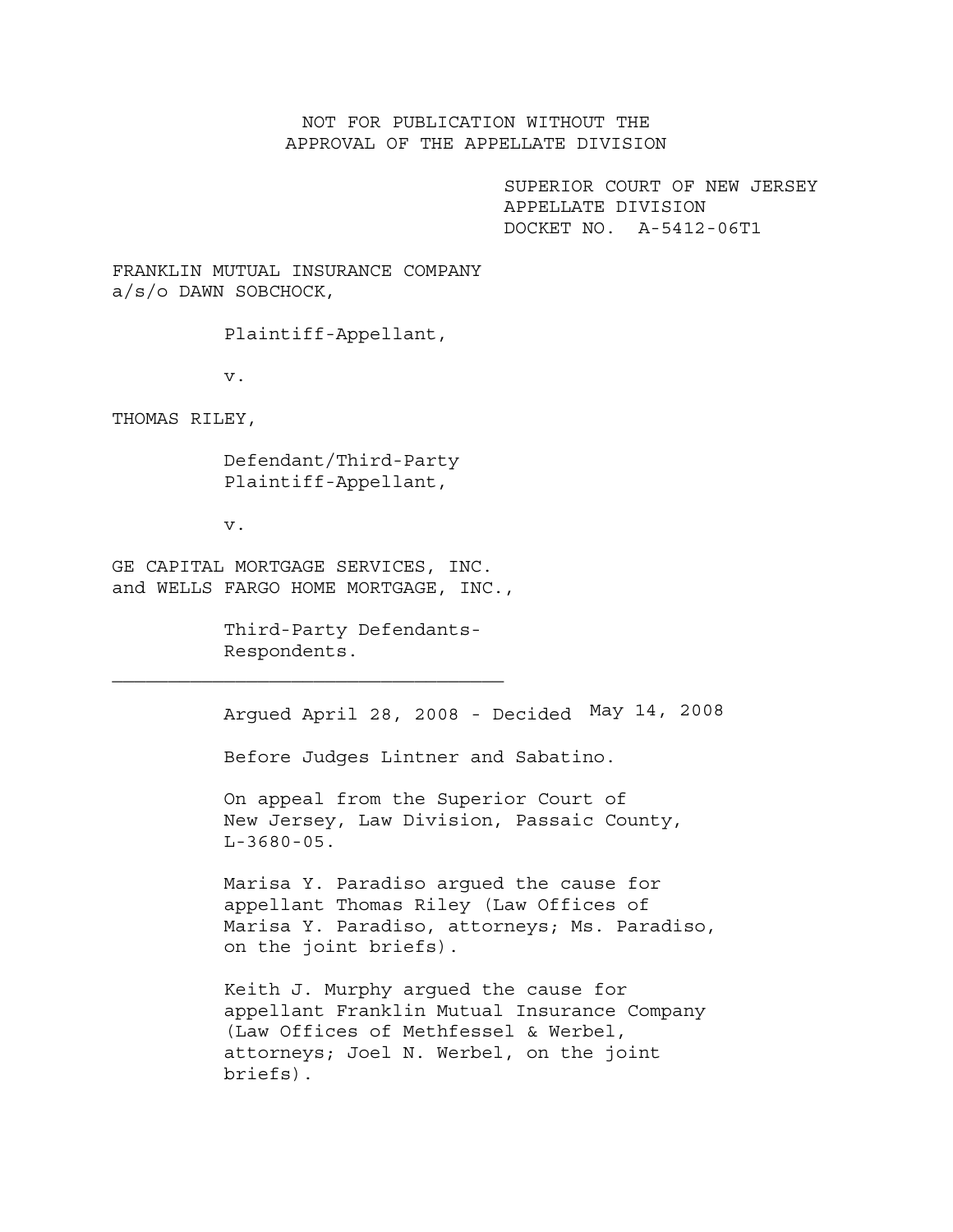Charles Shimberg argued the cause for respondents (Shimberg & Friel, P.C., attorneys; Kathleen D. Friel, on the brief).

## PER CURIAM

—<br>—

This appeal arises from a Law Division order dismissing defendant Thomas Riley's third-party complaint against thirdparty defendants GE Capital Mortgage Services, Inc. (GE Capital) and Wells Fargo Home Mortgage, Inc. (Wells Fargo). A single answer was filed on behalf of GE Capital/Wells Fargo. $^{\rm 1}$  In August 2005, Franklin Mutual Insurance Company filed a subrogation suit in the name of Dawn Sobchock against Riley for costs it incurred for the investigation and remediation of a leaky oil tank discovered in March 2003 located on property formerly owned by Riley. Riley owned the property from 1962 or 1963 through 1992 when he sold it to Sobchock. Between 1988 and 1992, GE Capital held a mortgage on Riley's property and paid his homeowner's insurance premiums and taxes, which were held in an escrow account funded by Riley's monthly payments. Riley paid off his mortgage to GE Capital in 1992 when he sold the property.

In October 2000, Wells Fargo began servicing all "open" mortgage loans for GE Capital. Riley attempted to ascertain from Wells Fargo the identity of his homeowner's insurance carrier. When Wells Fargo was unable to identify Riley's homeowner's carrier during the period of the GE Capital

 $^{\rm 1}$  According to counsel, GE Capital is no longer in existence.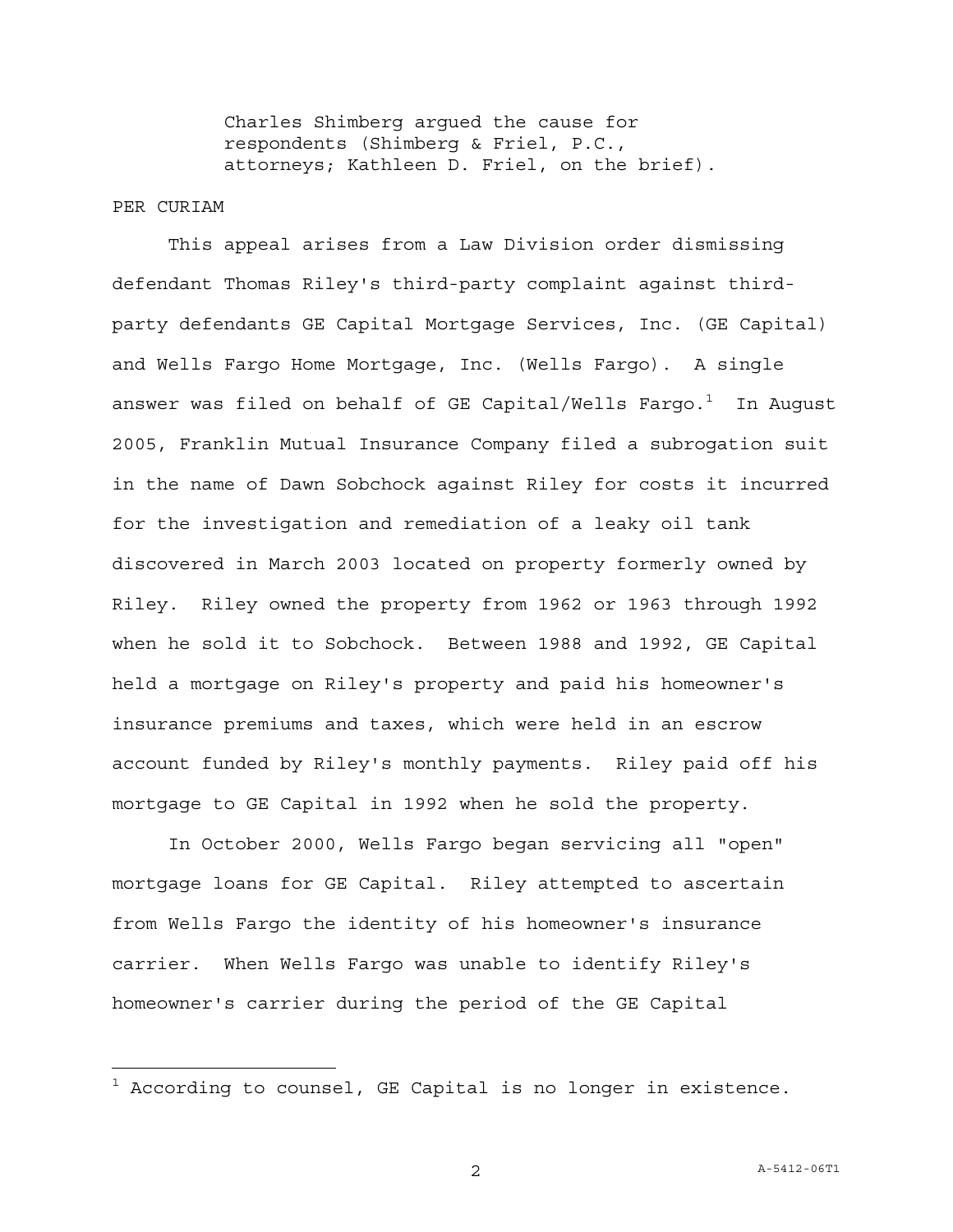mortgage, Riley filed his third-party complaint seeking to require GE Capital/Wells Fargo to search their files and locate the records regarding his insurance. Riley alleged alternatively that each third-party defendant was liable by way of indemnification or contribution for damages assessed against him on the Franklin Mutual complaint, based upon breach of contract or fiduciary relationship. Wells Fargo was able to locate, on microfiche, some documents showing requisite payments to hazard insurers, however, was unable to decipher the codes used by its predecessor to identify the insurer.

The motion judge granted GE Capital/Wells Fargo's motion for summary judgment dismissing Riley's third-party complaint, finding that GE Capital and Wells Fargo did not have a contractual or fiduciary obligation to keep the records sought by plaintiff. Riley thereafter, on June 20, 2007, filed his Notice of Appeal.

Where an order does not qualify as a final judgment, a party is required to seek leave to appeal. R. 2:2-4; R. 2:5- 6(a). Granting leave is within our exclusive authority as an exercise of our discretion "in the interest of justice." R. 2:2-4. Such interlocutory adjudications are appealable only on leave granted pursuant to Rule 2:5-6. It is within our exclusive prerogative to determine whether extraordinary circumstances are present warranting a piecemeal appeal. See, e.g., Fu v. Fu, 309 N.J. Super. 435, 439-40 (App. Div. 1998),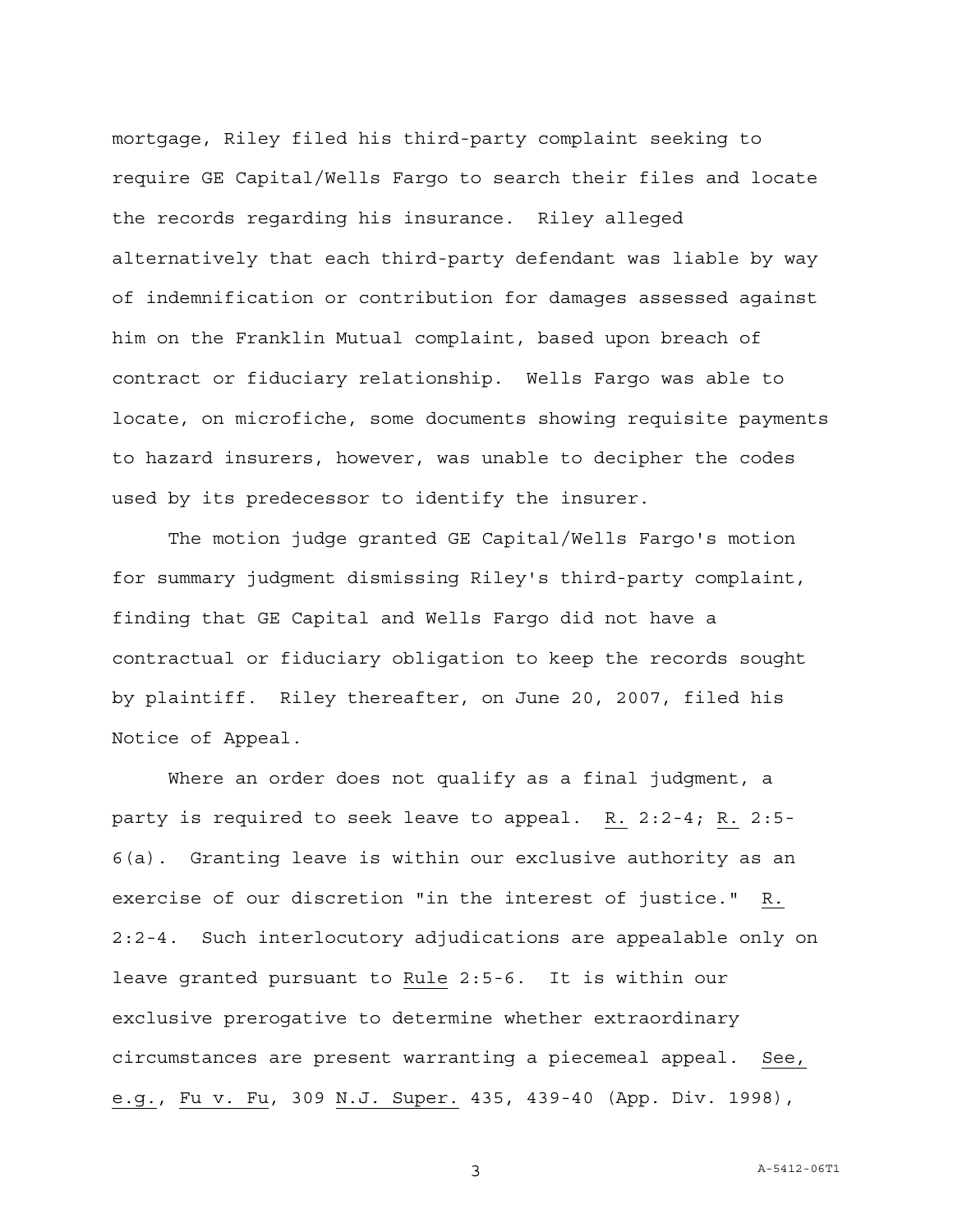rev'd on other grounds, 160 N.J. 108 (1999); Hallowell v. Am. Honda Motor Co., 297 N.J. Super. 314, 318 (App. Div. 1997); DeFelice v. Beall, 274 N.J. Super. 592, 595 n.1 (App. Div.), certif. denied, 138 N.J. 268 (1994); Kurzman v. Appicie, 273 N.J. Super. 189, 191-92 (App. Div. 1994); Procanik v. Cillo, 226 N.J. Super. 132, 143 n.4 (App. Div.), certif. denied, 113 N.J. 357 (1988); DiMarino v. Wishkin, 195 N.J. Super. 390, 395-96 (App. Div. 1984).

Under Rule 4:42-2, an order may be treated as a final order where it is "subject to process to enforce a judgment pursuant to Rule 4:59" and "the trial court certifies that there is no just reason for delay of such enforcement" under three types of circumstances. Those circumstances include "a complete adjudication of a separate claim," R. 4:42-2(1); "a complete adjudication of all the rights and liabilities asserted . . . as to any party," R. 4:42-2(2); or "a partial summary judgment or other order for payment," R. 4:42-2(3) (emphasis added).

Thus,

although a trial court has the power to enter a partial summary judgment, adjudicating fewer than all the issues in a case, such judgment cannot be made appealable unless the disposition of that issue or issues completely disposes of the claim with reference to which that issue or issues is tendered.

[Haelig v. Bound Brook, 105 N.J. Super. 7, 11 (App. Div. 1969) (citations omitted).]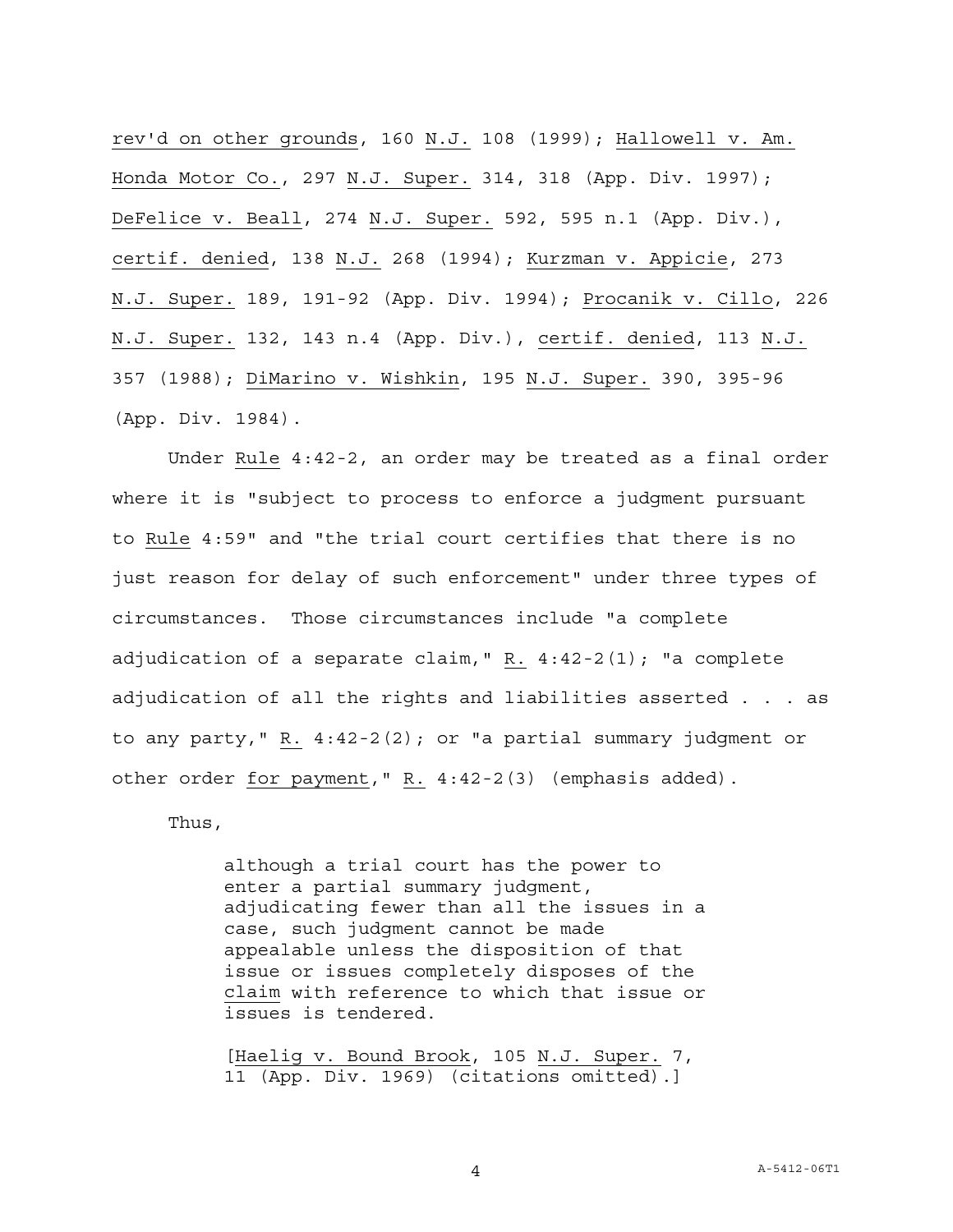In other words, if "the claim may yet prevail (or be defeated) upon the basis of grounds or theories or counts advanced in the pleadings other than the adjudicated issues," the issue is not appealable as a matter of right. Ibid. Because Riley's claim against GE Capital and Wells Fargo is necessarily dependent on the success of Franklin Mutual's claim against him, the order dismissing Riley's third-party complaint may only be appealable on leave granted.

We recently pointed out that there is a "recurrent problem of a litigant securing a certification of finality from a trial court under circumstances that do not qualify for such certification in order to circumvent this court's exclusive authority to determine whether leave should be granted to appeal an interlocutory order." Janicky v. Point Bay Fuel Inc., 396 N.J. Super. 545, 547 (App. Div. 2007). Here, the parties did not obtain a certification of finality from the judge, nor could one have been given. Indeed, at oral argument, counsel for both Franklin Mutual and Riley appeared and confirmed that neither a judgment against Riley nor a stipulation of dismissal with prejudice of the underlying action has been filed. $^2$ 

a<br>B

 $^{\text{2}}$  At oral argument, counsel for both Riley and Franklin Mutual advised that the underlying action had been settled prior to the filing of Riley's Notice of Appeal. They, however, declined to provide the details of the settlement, advising that it is "confidential."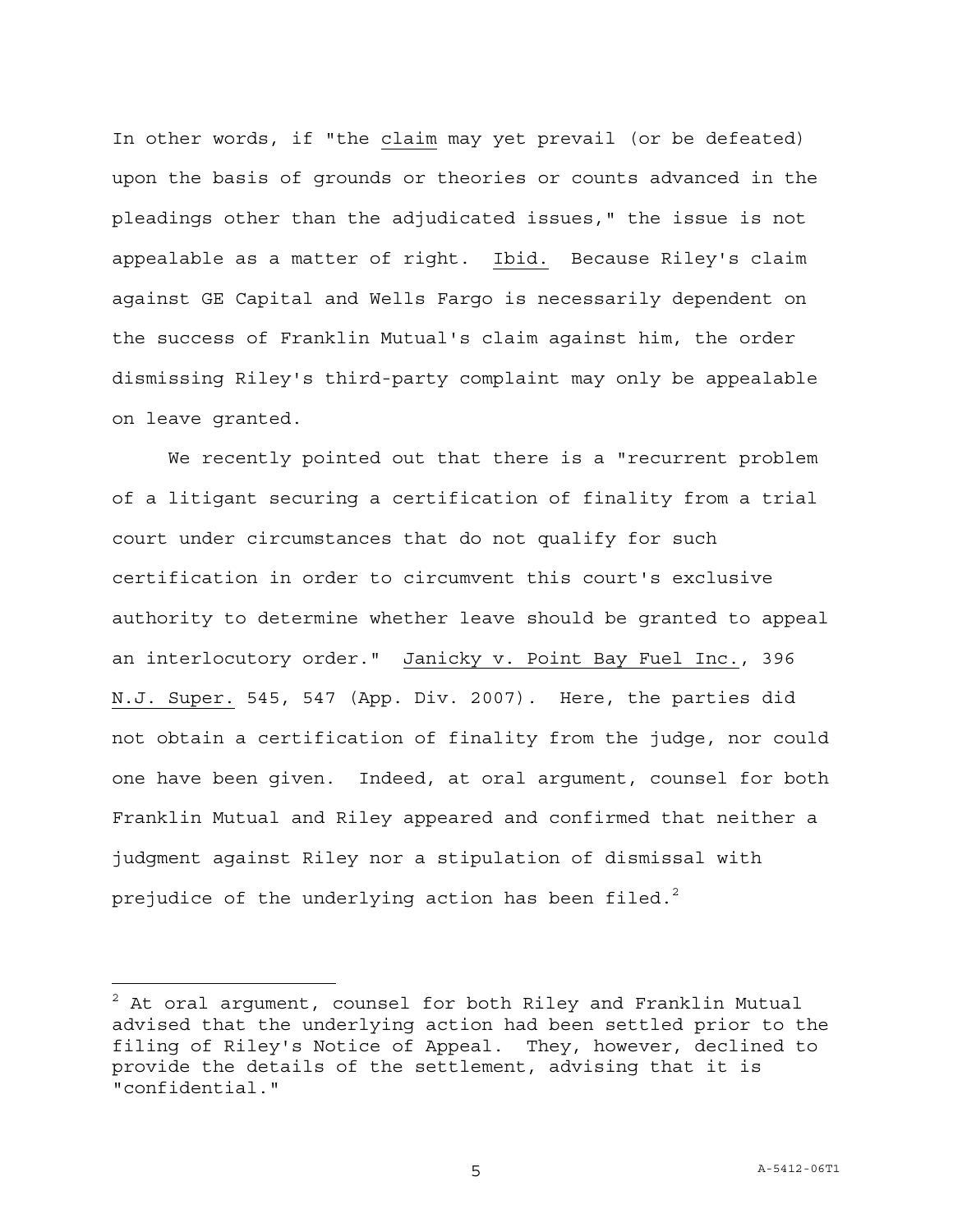"'[I]f we treat every interlocutory appeal on the merits just because it is fully briefed, there will be no adherence to the Rules, and parties will not feel there is a need to seek leave to appeal . . . . " Vitanza v. James, 397 N.J. Super. 516, 519 (App. Div. 2008) (quoting Parker v. City o Trenton, 382 N.J. Super. 454, 458 (App. Div. 2006). For that same reason, we decline to consider the substantive contention raised by the parties in this appeal regarding the order, insofar as it dismisses Riley's allegations that GE Capital/Wells Fargo is liable for failing to maintain records.

That said, however, we see no reason at this stage of the litigation to dismiss Riley's third-party complaint insofar as it seeks discovery from Wells Fargo. We can envision the possibility that there may be some current employees of Wells Fargo who might have worked for GE Capital and who can shed light on the codes identifying insurers. The judge's ruling focused only on whether GE Capital/Wells Fargo can be liable to Riley for damages for failing to maintain records. It did not mention the continued viability of maintaining a discovery action, or the possibility that further discovery, through the use of subpoena and deposition, might be productive.

Although we dismiss this appeal as improvidently filed, we nevertheless remand the matter for further inquiry to determine whether Riley's third-party complaint remains viable as a discovery action. See, e.g., Davila v. Cont'l Can Co., 205 N.J.